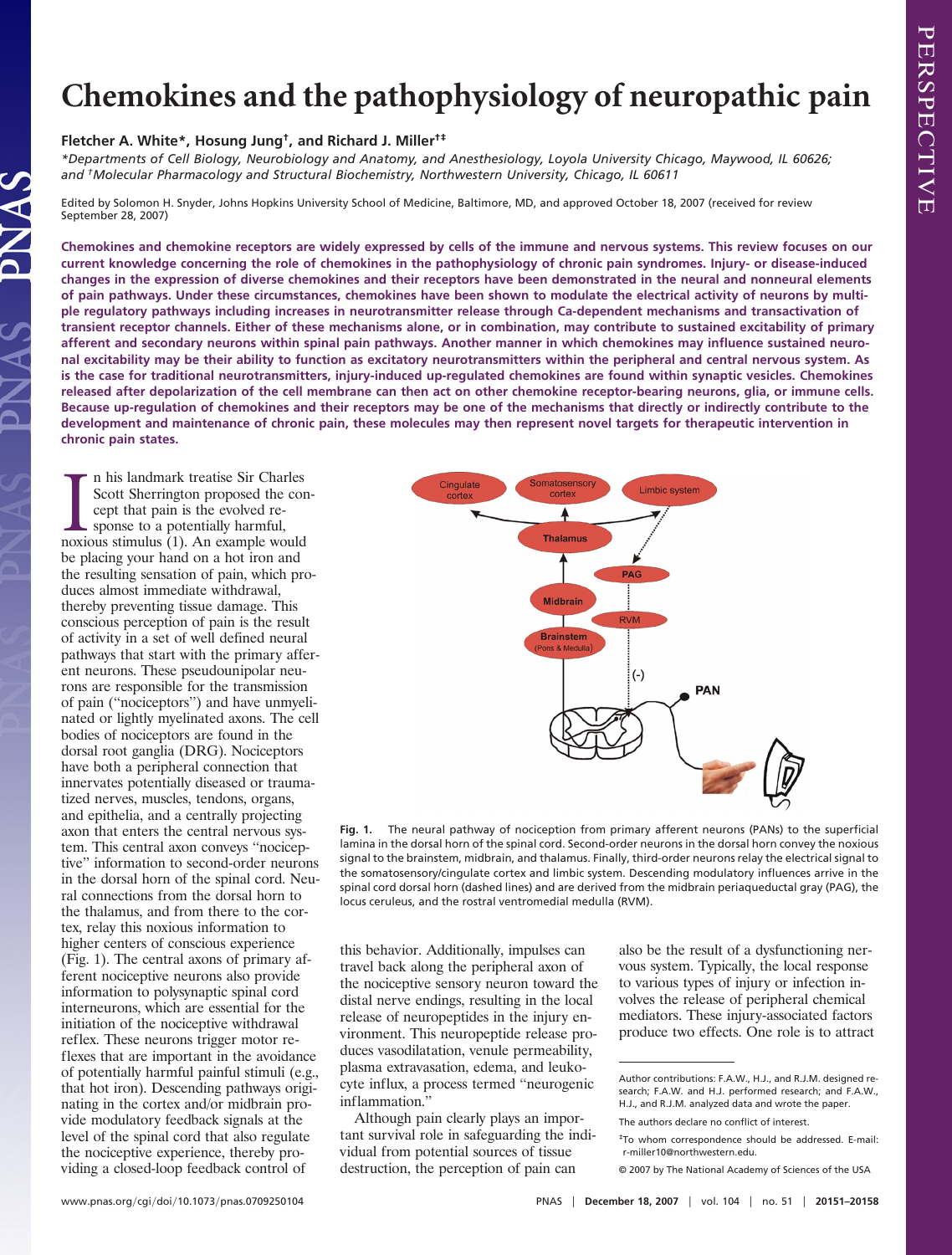#### **Table 1. Chemokine receptor selectivity**

| Receptor                | Chemokines, systematic name (functional name)                                                                                    |
|-------------------------|----------------------------------------------------------------------------------------------------------------------------------|
| CC chemokine receptors  |                                                                                                                                  |
| CCR1                    | CCL3 (MIP-1 $\alpha$ ), CCL5 (RANTES), CCL7 (MCP-3), CCL13 (MCP-4)                                                               |
| CCR <sub>2</sub>        | CCL2 (MCP-1), CCL7 (MCP-3), CCL8 (MCP-2), CCL12 (MCP-5), CCL13 (MCP-4)                                                           |
| CCR3                    | CCL5 (RANTES), CCL7 (MCP-3), CCL8 (MCP-2), CCL11 (Eotaxin), CCL13 (MCP-4), CCL15 (MIP-5), CCL24 (Eotaxin-2), CCL26 (Eotaxin-3)   |
| CCR4                    | CCL2 (MCP-1), CCL3 (MIP-1 $\alpha$ ), CCL5 (RANTES), CCL17 (TARC), CCL22 (MDC)                                                   |
| CCR5                    | CCL3 (MIP-1 $\alpha$ ), CCL5 (RANTES), CCL8 (MCP-2), CCL14 (MIP-1 $\beta$ )                                                      |
| CCR6                    | CCL20 (Exodus-1/LARC/MIP-3 $\alpha$ )                                                                                            |
| CCR7                    | CCL19 (Exodus-3/ELC/MIP-3ß), CCL21 (Exodus-2/SLC/6Ckine)                                                                         |
| CCR <sub>8</sub>        | CCL1 (I-309), CCL17 (TARC), CCL19 (Exodus-3/ELC/MIP-3 $\beta$ )                                                                  |
| CCR9                    | CCL2 (MCP-1), CCL3 (MIP-1a), CCL5 (RANTES), CCL8 (MCP-2), CCL11 (Eotaxin), CCL13 (MCP-4), CCL14 (MIP-1ß), CCL25 (TECK)           |
| CCR10                   | CCL27 (CTACK), CCL28 (MEC)                                                                                                       |
| CCR11                   | CCL2 (MCP-1), CCL19 (Exodus-3/ELC/MIP-3ß), CCL21 (Exodus-2/SLC/6Ckine), CCL25 (TECK)                                             |
| CXC chemokine receptors |                                                                                                                                  |
| CXCR1                   | CXCL6 (GCP-2), CXCL8 (IL-8)                                                                                                      |
| CXCR <sub>2</sub>       | CXCL1 (GRO- $\alpha$ ) CXCL2 (GRO- $\beta$ ), CXCL3 (GRO- $\gamma$ ), CXCL5 (ENA-78), CXCL6 (GCP-2), CXCL7 (NAP-2), CXCL8 (IL-8) |
| CXCR3                   | CXCL10 (IP-10), CXCL9 (MIG), CXCL11 (ITAC)                                                                                       |
| CXCR4                   | CXCL12 (SDF-1)                                                                                                                   |
| CXCR5                   | CXCL13 (BLC)                                                                                                                     |
| CXCR6                   | CXCL16                                                                                                                           |
| CXCR7                   | CXCL11 (ITAC), CXCL12 (SDF-1)                                                                                                    |
| CX3C chemokine receptor |                                                                                                                                  |
| CX3CR1                  | CX3CL1 (Fractalkine)                                                                                                             |
| C chemokine receptor    |                                                                                                                                  |
| XCR <sub>1</sub>        | XCL1 (Lymphotactin), XCL2 (SCM-1b)                                                                                               |

leukocytes to the point of injury as part of the inflammatory response (2) and the other is to sensitize nociceptors, enhancing their responses to pain (3). This increased excitatory activity produces transmitter release in the spinal cord enhancing neuronal activity in pain pathways in the central nervous system, a phenomenon known as spinal sensitization (4). Under some circumstances, nociceptor-driven electrical activity in the spinal cord becomes divorced from normal physiology, so that pain is produced in the absence of any appropriate stimulus (5, 6). This is now known as pathological or ''neuropathic'' pain.

Neuropathic pain is experienced in association with many types of injury to the nervous system or as a consequence of diabetes, cancer, infectious agents (e.g., HIV-1), or the toxic side effects of diverse drug regimens. From the behavioral point of view, neuropathic pain is associated with different types of hypersensitive pain behavior, including *allodynia* (pain evoked by a normally innocuous stimulus) and *hyperalgesia* (enhanced pain evoked by a noxious stimulus). In states of neuropathic pain, abnormal activity occurs in nociceptive neurons throughout the neuraxis. This activity is thought to result from the increased neuronal expression and activation of ion channels and receptors that initiate and mediate the abnormal generation of action potentials and synaptic transmission in pain pathways. But what causes these changes to occur? Presumably something provokes nociceptive neurons to express different sets of genes, resulting in a new and abnormal chronically hyperexcitable ''pain'' phenotype.

From the therapeutic point of view, neuropathic pain is an extremely intractable problem. Once established, pain of this type is not readily susceptible to treatment with nonsteroidal anti-inflammatory drugs (NSAIDs). Moreover, although opiates may be used for acute or for chronic pain states (e.g., terminal cancer), alleviation of neuropathic pain is more problematic because high doses are often required, narrowing the therapeutic index (7). The remaining available drugs used to treat these syndromes (tricyclic antidepressants, antiepileptics) are not particularly effective and are also associated with a number of negative side effects (8). Hence, a complete understanding of the cellular and molecular processes involved in the development of neuropathic pain is essential for the development of novel therapies.

It has been shown that peripheral nerve injury (trauma-, disease-, or drug-induced) can trigger a wide variety of cellular changes in sensory neurons and, as we have discussed, neuropathic pain following peripheral nerve injury is a consequence of enhanced excitability associated with the chronic sensitization of nociceptive neurons in the peripheral and central nervous systems. Interestingly, after a peripheral nerve injury, not only a subset of injured (9–12), but also neighboring noninjured peripheral sensory neurons exhibit spontaneous, ectopic discharges (13–18). Abnormal excitability of pain neurons may even extend to the spinal cord dorsal horn contralateral to the nerve injury (19–23, 69). Although it is clear that molecular changes in the sensory ganglia and spinal cord dorsal horn are responsible for

chronic pain, it remains a mystery as to what event(s) are critical for its development and maintenance.

#### **Peripheral Nerve Injury and Inflammation**

One important development in our understanding of the cellular and molecular processes that produce neuropathic pain concerns the role of the immune system. Immunity can be dissociated into two different phases: innate and acquired. Acquired immunity involves the phenomenon of immunological memory and includes the antibody and lymphocyte responses to specific antigens. The forerunner to acquired immunity is the innate immune response. This more basic type of immunity involves a generalized immune cell response to a variety of toxic or pathological intrusions into physiological homeostasis. Molecules such as Toll-like receptors expressed by numerous types of cells, including leukocytes, Schwann cells, neurons, astrocytes, and microglia, can recognize generalized molecular patterns of infectious agents, cell debris, or other cellular detritus initiating a cascade of cytokine synthesis that orchestrates a general cellular response to these potential problems (27–30). As noted above, this response is inflammatory in nature and involves the recruitment of leukocytes to areas of tissue damage. The activation of innate immune inflammatory responses is also frequently linked to the development of pathology. In the present context, it is believed that the innate immune response to injury plays a prominent role in the establishment of chronic pain states, extending beyond its role in promoting the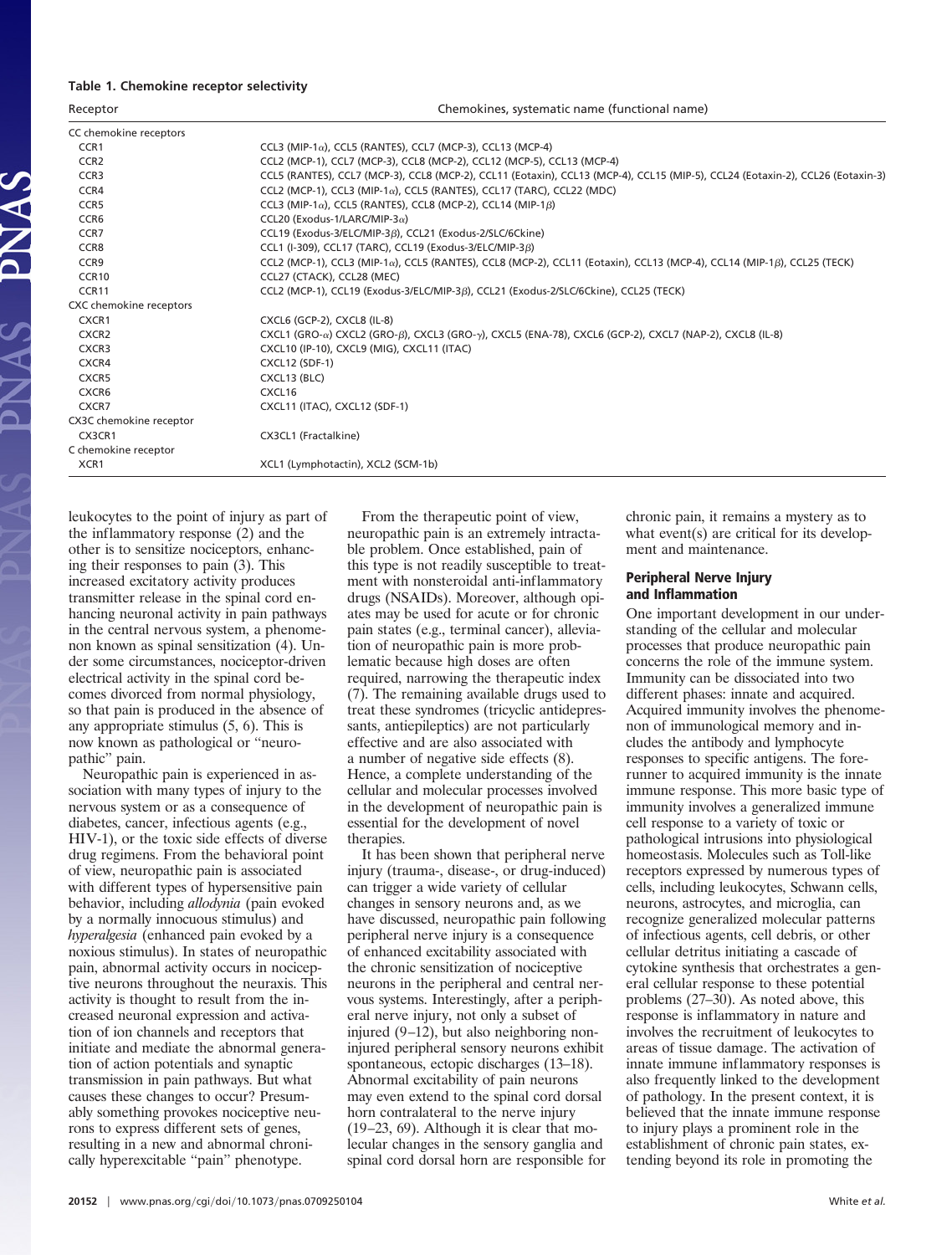influx and activation of leukocytes. Although inflammatory and neuropathic pain syndromes are often considered distinct entities, emerging evidence suggests that proinflammatory substances produced in association with the innate immune response are clearly implicated in the actual development and maintenance of neuropathic pain and may be a necessary prelude to its development. As such, both neuroinflammatory and associated immune responses following nerve damage may contribute as much to the development and maintenance of neuropathic pain as the initial nerve damage itself. The traditional view has been that the influx of leukocytes associated with inflammation was responsible for secreting the chemical mediators that produced pain. However, as we will discuss, current evidence suggests that the role of the inflammatory response in the generation of pain is not limited to effects produced by the influx of leukocytes *per se*. Thus, it is currently believed that the proinflammatory cytokines that drive chronic pain behavior may be derived from the cellular elements of the nervous system itself, and that these molecules can act directly on receptors expressed by neurons and other cells of the nervous system. The effects produced by these factors may lead to chronic hyperexcitability and alterations in gene expression by nociceptors, abnormal processing of pain signals, and enhanced pain states. In this way, signaling pathways designed to facilitate a protective response to tissue injury become sources of chronic pathological pain.

The question then arises as to exactly which inflammatory cytokines are concerned in the establishment of chronic pain and the molecular processes that underlie pain hypersensitivity. The innate immune response is associated with the development of a complex cascade of cytokine expression in which many inflammatory mediators are synthesized in a mutually dependent manner. It is likely that several of these inflammatory mediators are concerned in the establishment of the ''pain'' phenotype that characterizes neuropathic pain.

One family of cytokines that has recently come to light as playing a central role in the induction and maintenance of chronic pain are the CHEMOtactic cyto-KINES (chemokines). Chemokines are small, secreted proteins that exert all of their known effects through the activation of a family of related G protein-coupled receptors (GPCRs). Chemokines were originally identified because of their chemoattractant effects that control the migration of different classes of leukocytes in association with the development of inflammation (2). Several subfamilies of chemokines and their receptors are known



**Fig. 2.** Peripheral and central targets of primary afferent neurons. (*Upper*) The somas of nociceptive neurons are housed together with myelinating Schwann cells and nonmyelinating Schwann cells (satellite cells) in the dorsal root ganglia (DRG). These pseudounipolar neurons communicate with both peripheral target tissue (epithelia, muscle, and visceral organs) and neuronal/nonneuronal elements of the spinal cord dorsal horn (neurons, microglia, and astrocytes). Some chemokine/receptors are present in both CNS and PNS cellular elements. (*Lower*) Following injury, compromised sensory neurons and adjacent nonneuronal cells produce chemokines and their receptors within the DRG (n/c indicates no change in mRNA or protein expression). These chemokines can be released within the DRG as well as from axons in peripheral target tissue and spinal cord dorsal horn. Increased cellular signaling between chemokines and receptors may be responsible for changes in neuronal excitability.

to exist (Table 1). Most chemokines are not constitutively expressed at high levels, their production and secretion being normally associated with activation of the inflammatory response (Fig. 2). An exception to this rule is the chemokine, stromal cell-derived factor-1 (SDF-1/CXCL12). SDF-1 is the most evolutionarily ancient member of the chemokine family; it existed phylogenetically before the development of an immune system, indicating that chemokine signaling originally played a role other than the regulation of leukocyte chemotaxis (31, 32). Still, chemotaxis appears to be one ancient function of this chemokine as well. In mammals, SDF1 signaling through its major receptor, CXCR4, has been shown to be important for the development of the embryo, where SDF-1 regulates the migration of the stem/progenitor cells that form numerous tissues (33, 34). Postnatally, this signaling system is still used in this way to retain hematopoietic stem cells in the bone marrow (35).

Although chemokines clearly have a central role in orchestrating the normal inflammatory response, the pathogenesis of many chronic inflammatory conditions such as atherosclerosis, arthritis, and inflammatory bowel disease has been shown to be mediated in large part by the actions of chemokines (2). In addition, numerous neurological conditions accompanied by activation of the innate immune response during their onset or progression appear to involve the action of chemokines in their pathogenesis. These include autoimmune disorders (e.g., multiple sclerosis), neurodegenerative disorders (e.g., cerebral ischemic injury, Parkinson's, Huntington's, and Alzheimer's diseases), as well as virusbased diseases (e.g., HIV-1 and herpes simplex) (36–38). This chemokinemediated component is also likely to extend to the pathogenesis and maintenance of chronic pain in both disease-related conditions (e.g., multiple sclerosis, HIV-1, and herpes simplex) and after trauma, all of which are associated with innate immune responses and prolonged expression of chemokines and their receptors by the cellular elements of the nervous system (39). This being the case, interference with chemokine function represents a promising approach for the development of both novel anti-inflammatory medication and the treatment of chronic pain conditions.

### **Chemokines and Their Receptors in Acute and Chronic Pain**

There is now a large amount of data indicating that, as with other cytokines, chemokines and their receptors can influence both the acute and chronic phases of pain. However, why is chemokine function of particular interest in this regard? As indicated above, it has become apparent that the cellular elements of the nervous system (e.g., neurons, glia, and microglia) are able to both synthesize and respond to chemokines, something that is quite independent of their role in the regulation of leukocyte chemotaxis and function. Oh *et al*. (40) first demonstrated that the simple injection of the chemokines SDF-1, Regu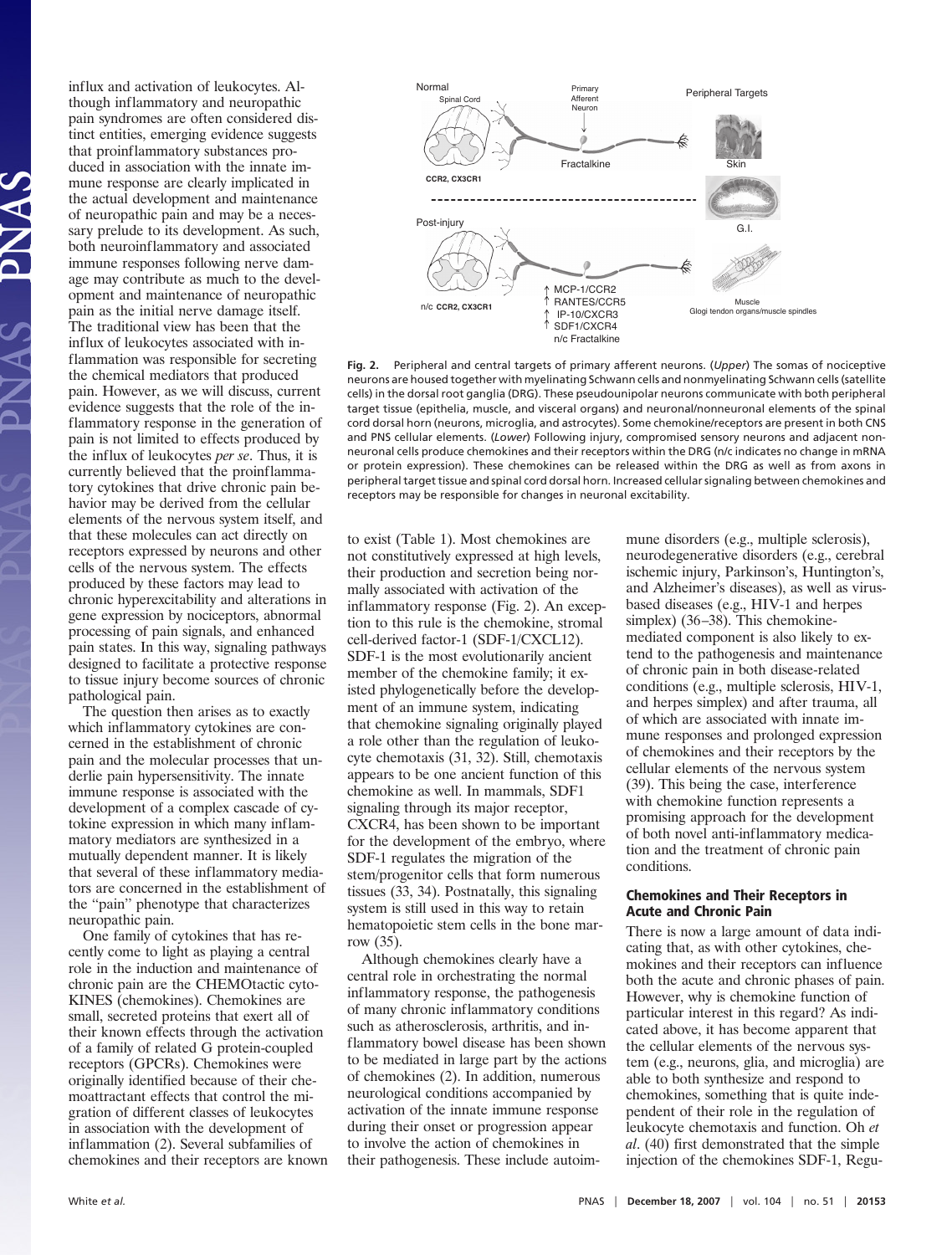lated upon Activation, Normal T cell Expressed, and Secreted (RANTES/CCL5) or macrophage inflammatory protein- $1\alpha$ (MIP-1 $\alpha$ /CCL3) into the adult rat hind paw produced dose-dependent tactile allodynia. Indeed, these authors demonstrated that cultured DRG neurons expressed numerous types of chemokine receptors, indicating that the observed pain behavior might result from a direct action of chemokines on these neurons. In support of this possibility, chemokines were found to strongly excite DRG neurons in culture (41, 42) and chemokine-induced excitation was associated with the release of pain related neurotransmitters such as Substance P and calcitonin gene-related peptide (CGRP) (43, 44). The cellular mechanism underlying chemokine-induced excitation of sensory neurons in culture has been shown to have at least two components. The first of these components is the transactivation of transient receptor potential cation channels (TRP), such as TRPV1 and TRPA1, which are also expressed by populations of nociceptive neurons (44–46) (Fig. 3). The second component is the inhibition of  $K<sup>+</sup>$  conductances that normally regulate neuronal excitability. MIP-1 $\alpha$ , for example, can enhance the thermal sensitivity of TRPV1 (47). The receptor for MIP-1 $\alpha$ , CCR1, is expressed by -85% of cultured DRG neurons, which also express TRPV1 (47). Activation of other chemokine receptors, such as CCR2 expressed by cultured DRG neurons (see below), also produces excitation through transactivation of both TRPV1 and TRPA1 (44) (Fig. 3). In the former instance the mechanism of activation appears to be due to phospholipase C-induced removal of tonic PIP2 mediated channel block (48), whereas in the second instance the transactivation appears to involve a PKC-mediated event (49–51). Importantly, TRPA1 activation is central to acute pain, neuropeptide release, and neurogenic inflammation (52, 53). These data suggest that chemokineinduced excitation involving TRP channel activation may be of key importance in driving the increased excitation observed in chronic pain states.

A significant question is whether such data, mostly obtained in cell culture studies, has relevance to the situation prevailing in chronic pain states *in vivo*. More recent evidence supporting a key role for chemokines and their receptors in chronic pain has come from the results of experiments using several accepted models of neuropathic pain in rodents. These models include sciatic nerve transaction (54, 55), partial ligation of the sciatic nerve (26, 56, 57), chronic constriction injury of the sciatic nerve (58–60), chronic *c*ompression of the L4L5 DRG (CCD), a rodent model



**Fig. 3.** Crosstalk among chemokine receptors, bradykinin, and transient receptor potential channels (TRP). (*Upper*) In sensory neurons, treatment with the proinflammatory bradykinin peptide results in hyperalgesia. Bradykinin also enhances the sensitivity of TRPV1 and TRPA1, through a signal transduction cascade involving Gi protein, PLC $\beta$ , and PKC. PLC $\beta$  hydrolyzes phosphoinositol 4,5-biphosphate (PIP2), an endogenous inhibitor of TRPV1, thereby sensitizing the TRPV1 pain receptor. Activation of PKC can simultaneously produce activation of TRPA1 receptors. (*Lower*) Nerve injury up-regulates the chemokine receptor, CCR2. Activation of CCR2 by MCP-1 can now sensitize nociceptors via transactivation of the transient receptor potential channels, TRPV1 and TRPA1. Injury-induced up-regulation of MCP-1/CCR2 signaling by sensory neurons may participate sustained excitability of primary afferent neurons.

of spinal stenosis (41, 42), lysophosphatidylcholine-induced focal nerve demyelination (ref. 44;), bone cancer pain (61, 62), and zymosan-induced inflammatory pain (58, 63, 64). Each of these models resulted in up-regulation of one or more chemokine receptors by DRG neurons associated with, or in close proximity to, the injury. Moreover, in several instances it has also been demonstrated that sensory neurons will actually up-regulate the synthesis of chemokines in addition to their cognate receptors (Fig. 4) (41, 42, 44, 65). Thus, in association with chronic pain the same DRG neuron may up-regulate both a chemokine and its receptor, suggesting some form of cell autologous regulation of DRG excitability by these molecules may occur. For example, it might be imagined that under these circumstances DRG neurons could release chemokines that would then activate receptors expressed by the same neuron or others in the vicinity. Because chemokines can excite DRG neurons, this process might contribute to the neuronal hyperexcitability observed under these conditions. As chemokines are also of central importance in the recruitment of leukocytes, they would have a unique role in simultaneously coordinating inflammation and neuronal excitability.

One good example of the validity of this type of model concerns the potential role of the chemokine MCP-1 and its receptor CCR2 in the genesis of neuropathic pain. The role of MCP-1/CCR2 signaling was first intimated in neuropathic pain states following peripheral nerve injury in genetically engineered mice lacking CCR2 receptors. These receptor knockout mice failed to display mechanical hyperalgesia after partial ligation of the sciatic nerve without a detectable change in acute pain behavior (56), whereas transgenic mice overexpressing glial MCP-1 exhibited enhanced nociceptive responses (66).

In keeping with these results, exogenous administration of MCP-1 produced both membrane threshold depolarization and action potentials in a subpopulation of small, medium, and large neurons in the intact DRG from animals with neuropathic pain resulting from chronic compression of the DRG (CCD) (41, 42). Examination of the expression pattern for CCR2 receptors in the DRG demonstrated that they were not normally expressed by DRG neurons *in vivo*, but were extensively up-regulated in models of neuropathic pain where they were usually present in the same neurons that up-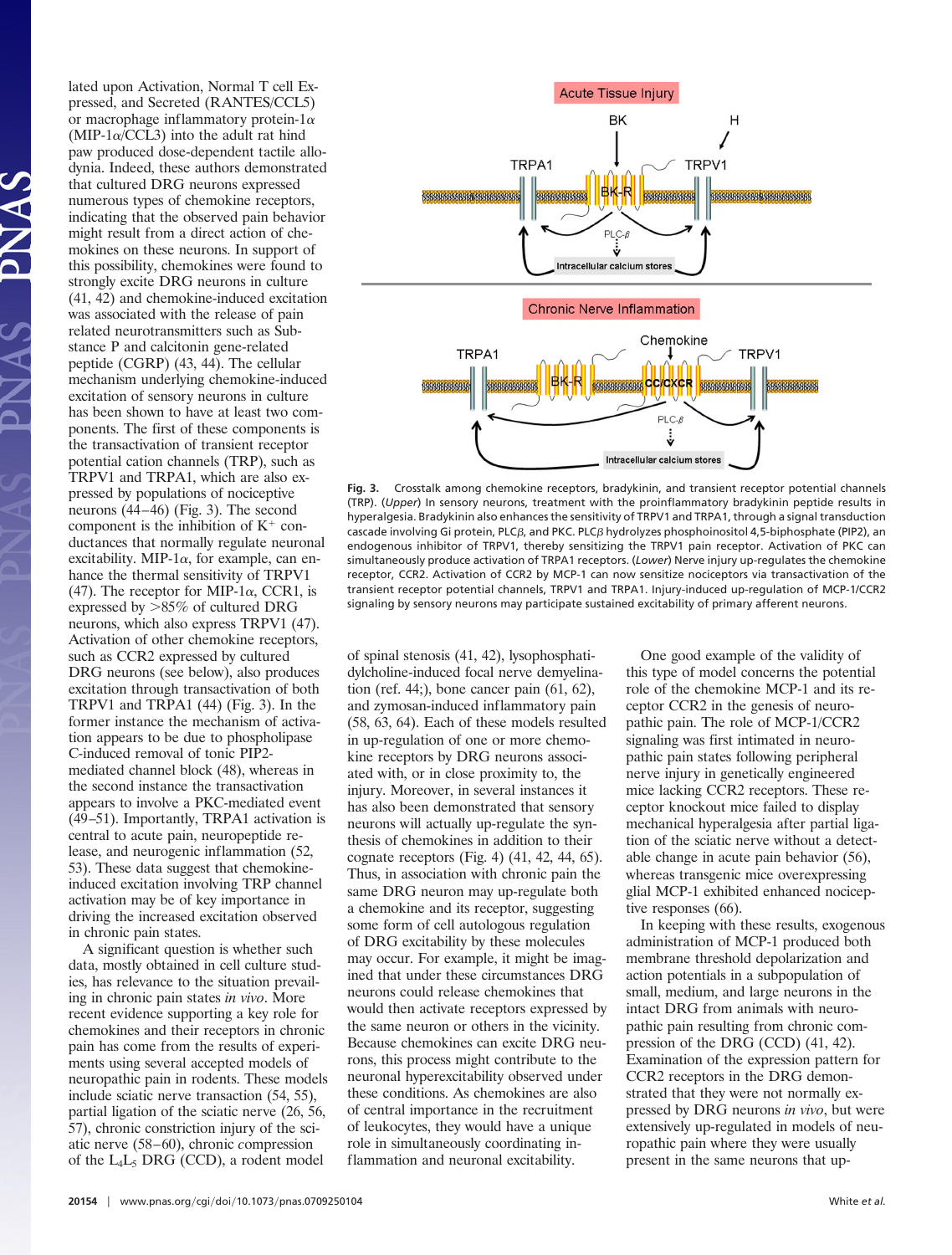

**Fig. 4.** Primary afferent neurons express MCP-1 and CCR2 in association with peripheral neuropathy. Sciatic nerve demyelination injury was induced by lysophosphatidylcholine (LPC) in CCR2-EGFP BAC transgenic mice. DRG were isolated at postoperation day (POD) 14, cryosectioned, and subjected to immunohistochemistry by using a polyclonal anti-MCP-1 antibody. (*A*–*C*) Sham-operated control. (*D*–*F*) LPC-treated group. Note that many neuronal cell bodies express both MCP-1 and CCR2. In addition, MCP-1 is also observed in numerous axon processes throughout the ganglion. (*G*–*I*) TRPV1-expressing nociceptors (red arrows) up-regulated CCR2 expression (yellow arrow). Some of larger neurons that do not express TRPV1 also expressed CCR2 (green arrow). (Scale bars, 100  $\mu$ m.) [Reproduced with permission from ref. 44. (Copyright 2007, Blackwell).]

regulated the expression of MCP-1 under the same circumstances (42) (Fig. 4). Appropriately, the excitatory electrophysiological effects of MCP-1 were not observed in control animals. Subsequently, two ionic mechanisms contributing to the excitatory effects of MCP-1 were identified in acutely dissociated small-diameter DRG neurons isolated from animals previously subjected to CCD. MCP-1 activated a non-voltage-dependent, depolarizing current with properties of a nonselective cation conductance, quite possibly a TRP channel consistent with the data obtained in cell culture studies (44), and it also inhibited a voltagedependent outward current (41).

Such chemokine-induced excitatory effects on sensory neurons may further facilitate the axonal transport and the release of excitatory neuropeptides, such as CGRP (43) and Substance P from the terminals of DRG neurons in the spinal cord. Zhang and De Koninck recently demonstrated that MCP-1 is also present in central afferent fibers in the spinal cord (59). Thus, electrical activity due to peripheral nerve injury may also stimulate central afferent release of MCP-1 into the spinal cord dorsal horn, further activating CCR2-expressing glial cells or central neurons (56, 59, 67). Neurons from the dorsal horn express CCR2 receptors and MCP-1/ CCR2 signaling reduces the inhibitory effects of GABA on these cells. Hence, release of MCP-1 may mediate excitatory effects both at the level of the DRG and spinal cord.

Overall, these results suggest that MCP-1 may function as an up-regulatable neurotransmitter in DRG neurons, whose expression is associated with the development of states of chronic pain hypersensitivity. Examination of the distribution of MCP-1 at a subcellular level after its synthesis in cultured DRG neurons has revealed that it is initially processed by the *trans*-Golgi network and packaged into the same synaptic vesicles as the peptide neurotransmitter CGRP (44). Vesicles that contain both proteins can be observed in the neuronal soma and after transport to nerve terminals. Depolarization of these neurons results in Cadependent release of MCP-1 either from the soma or nerve terminals (44). Presumably, release of the chemokine from the cell soma within the DRG would have the effect of depolarizing neighboring CCR2 expressing neurons, eliciting excitation and promoting further MCP-1 release within the DRG or within the dorsal horn or the spinal cord where it could interact with CCR2-expressing neurons and glia. In this way up-regulation of MCP-1 and CCR2 might be an important trigger for the upregulation of DRG hyperexcitability and maintenance of chronic pain. Note that in the brain the chemokine CCL21/exodus has also been shown to be up-regulated by neurons after excitotoxic stimulation and to be packaged into secretory vesicles and released on neuronal depolarization (68). Thus, it appears that when chemokines are expressed in neurons under different circumstances they may generally play a novel role as neurotransmitters. MCP-1 and CCR2, as well as certain other chemokines and chemokine receptors, exhibit an exceptionally prolonged up-regulation in the injury-associated DRG (42, 59) and the trigeminal ganglion following peripheral nerve injury§ or herpes simplex virus infection (70–72), supporting the possibility that this type of signaling could contribute to the chronic nature of neuropathic pain.

Overall, the evidence suggests that prolonged chemokine and chemokine receptor expression in sensory ganglia may well be a significant contributor to many injury-induced and virus-associated neuropathic pain syndromes. This being the case, it is also of interest to define the signaling pathways in DRG neurons that result in the up-regulation of chemokine and chemokine receptor expression because they may represent novel targets for intervention in the treatment of chronic pain. In the case of CCR2 receptors some information on this issue has been obtained. Analysis of the structure of the mouse and human CCR2 genes revealed several upstream regulatory elements that might potentially mediate the action of different transcription factors. Included in these is a conserved binding site for the transcription factor, nuclear factor of activated T cells (NFAT) (73). Members of the NFAT family of proteins are expressed by DRG neurons, and expression of constitutively active NFAT derivatives produced up-regulation of CCR2 receptors in these neurons (73). NFAT is activated by being dephosphorylated by the Ca-dependent phosphatase calcineurin. When [Ca]<sub>i</sub> is increased in DRG neurons after depolarizing and Ca influx by voltage-dependent Ca channels, for example, calcineurin and NFAT are activated, resulting in the up-regulation of CCR2 expression (73). This then provides a possible pathway for the induction of CCR2 in the context of neuropathic pain. An injury-induced upstream mediator is envisaged as initially depolarizing DRG neurons, leading to Ca influx and CCR2 up-regulation. Once up-regulated, signaling by CCR2 could increase DRG excita-

<sup>§</sup>White F, Bauer W, Jellish W, Chan D, LaMotte R, Miller R, 25th Annual Scientific Meeting of the American Pain Society, May 3-6, 2006, San Antonio, TX, poster 682.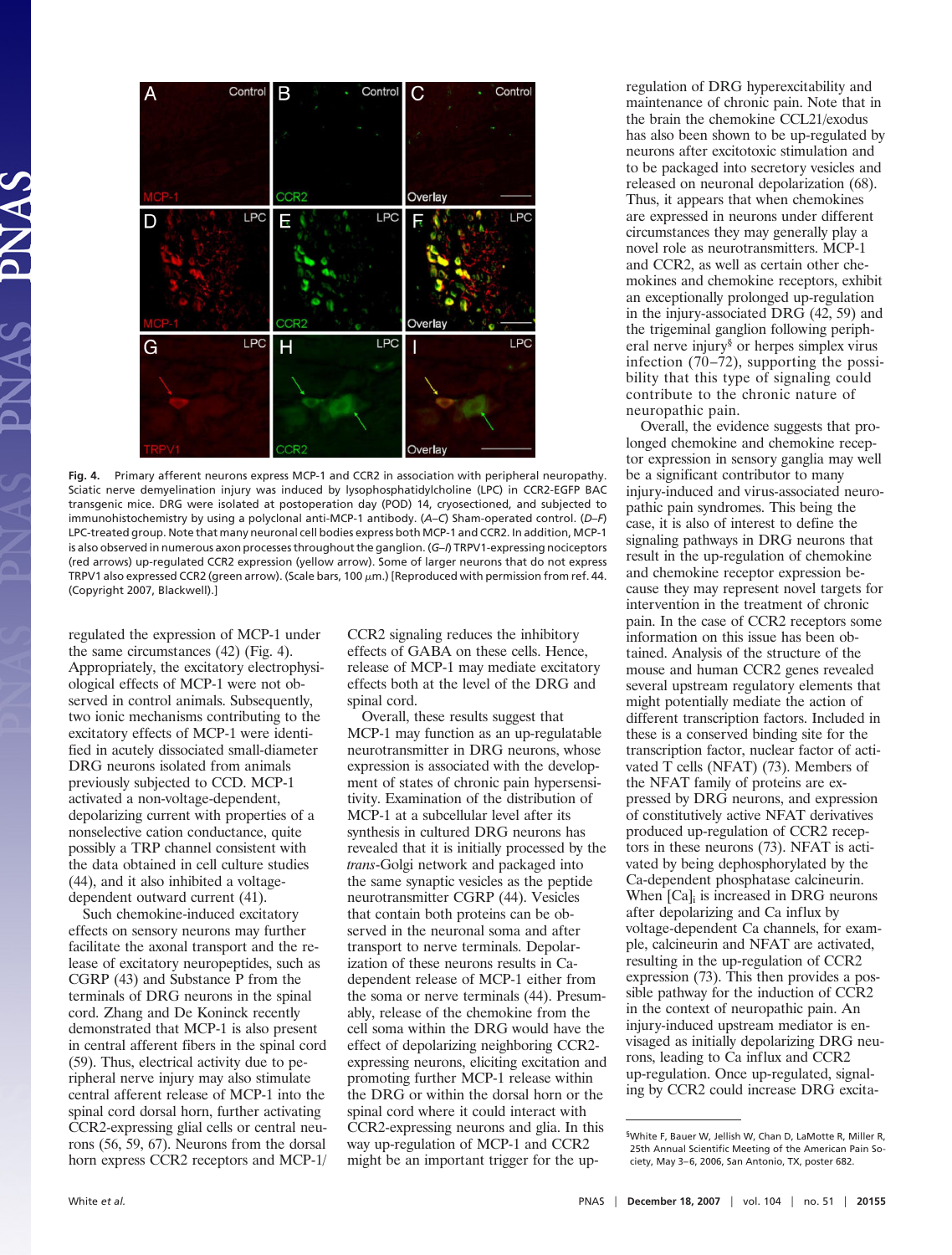tion further and potentiate ongoing excitability. Interestingly, although MCP-1 is up-regulated by DRG neurons together with CCR2 in chronic pain (42), MCP-1 is not a target gene for NFAT regulation. However, we have observed that MCP-1 is up-regulated in DRG neurons by the action of the cytokine TNF- $\alpha$  (73). Indeed, TNF- $\alpha$  is known to increase the excitability of DRG neurons (74, 75). Potential sources of TNF- $\alpha$  release include the cells associated with the peripheral injury site and glial cells adjacent to primary afferent neuron central projections within the spinal cord (microglia and astrocytes) (84, 105). Thus, TNF- $\alpha$  may be the upstream regulator of chemokine signaling in these cells. Such a possibility would also help to explain why increased DRG excitability extends to neurons that are both ipsilateral and contralateral to the injured neurons, observations that suggest an important role for a diffusible mediator in triggering these events.

Although most of the data obtained on chemokine signaling in the DRG in the context of neuropathic pain concerns the role of MCP-1/CCR2, it is clear that other types of chemokine signaling may also be dynamically regulated under similar conditions. Up-regulated expression of the CXCR3, CXCR4, and CCR5 receptors, and their chemokine ligands, has also been observed in populations of DRG neurons in chronic pain models (69). As with CCR2, up-regulation of some of these chemokine receptors appears to be NFAT-dependent (e.g., CCR5), whereas others do not (e.g., CXCR4) (73). The precise expression patterns and time course of up-regulation of these diverse chemokine signaling systems differs in each case, and so the details of how they each participate in pain behavior may vary according to the circumstances and will require further clarification. Nevertheless, in so far as they have been investigated, it appears that all of these chemokines are packaged into neurotransmitter secretory vesicles in DRG neurons (44, 68). It is interesting that, in the case of SDF-1 and MCP-1, these vesicle populations are clearly different (unpublished observations), indicating that even when two chemokines are secreted by the same neuron they may subserve somewhat different functions.

As an example of the role of chemokine signaling in chronic pain one might consider PNS and CNS inflammatory demyelinating diseases such as Guillain– Barré syndrome, Charcot–Marie–Tooth disease types 1 and 4, and multiple sclerosis, which are frequently accompanied by a neuropathic pain syndrome (76, 77). Epidemiological studies suggest that chronic pain syndromes afflict 50–80% of patients with multiple sclerosis and 70– 90% of individuals with Guillain–Barré syndrome (78). Disease-related components that may be central to this neuropathic pain symptomology include axon and Wallerian degeneration (79), which may act as a trigger for the cytokine cascades that result in the up-regulation and chronic expression of chemokines and their cognate receptors (2, 80).

Studies of several rodent models of demyelinating diseases known to elicit neuropathic pain behavior include latedeveloping peripheral axon demyelination in *periaxin* knockout mice (81), lysophosphatidylcholine-induced transient focal demyelination of the sciatic nerve in mice and rats (44, 69, 82), and the late, acute clinical phase of experimental autoimmune neuritis (83), and indicate a possible role of chemokine-influenced chronic pain in these models. Recent studies on rats and mice subjected to transient focal demyelination of the sciatic nerve revealed chronic up-regulation of MCP-1 and IFN-  $\gamma$ -inducing protein-10 (IP-10/CXCL10) and the chemokine receptors, CCR2, CCR5, and CXCR4 in primary sensory neurons (69). Application of these same chemokines to neurons isolated from DRG of animals after demyelination produced an increase in excitation. Thus, upregulation of these chemokines and their receptors may effectively drive the chronic excitability and pain behavior in demyelinating diseases of this type. It is also of interest that administration of small molecule CCR2 receptor antagonists to these animals afforded some relief from ongoing pain, further indicating the role of chemokine signaling and the potential therapeutic effectiveness of inhibiting these events (69).

## **Chemokines, Glia and Chronic Pain**

The preceding discussion has focused on the role of chemokines and their receptors expressed by neurons, in particular. However, it is clear that these molecules are expressed by other types of cells in the DRG and CNS which may also participate in the development and maintenance of neuropathic pain. Some chemokine and chemokine receptor signaling events after peripheral injury or infection appear to be primarily mediated by molecular and/or morphological remodeling of glial cells that, in turn, become a source of inflammatory mediators. It has been proposed that such "activated" Schwann cells, astrocytes, and microglia also play an essential role in the development of chronic pain hypersensitivity (84). Indeed, drugs that inhibit the activation of these cells also seem to interfere with the development of chronic pain behavior, presumably by suppressing the release of inflammatory mediators such as chemokines associated with their activation.

One of the recent breakthroughs in pain research has been recognition that reciprocal communication between neurons and microglia is important in regulating the quiescent and reactive states of glial cells. In addition to the glial receptors for ATP, neuropeptides, neurotransmitters, and neurotrophic factors, chemokines and their receptors appear to also contribute to these events. Activated astrocytes and microglia are also rich sources of chemokine production that could then interact with pain-related mechanisms in the dorsal horn and higher up the neuraxis (29). A clear example of the central role for chemokine signaling in mediating communication between DRG neurons and microglia in the spinal cord involves the chemokine fractalkine/ CX3CL1 and its receptor, CX3CR1. Fractalkine has an unusual structure in that it is tethered to the membrane by means of a transmembrane mucin-like stalk. Normally, fractalkine is expressed by neurons and its receptor is particularly highly expressed by microglia (64). Fractalkine can signal to its receptor on target cells in a ''tethered'' state or it can be released after proteolytic cleavage producing a soluble form of the chemokine that can act at a distance (58). Injection of fractalkine into the spinal cord produces pain hypersensitivity and it has been observed that soluble fractalkine is produced in some chronic pain models (57, 58, 85, 86). Recent studies have revealed how fractalkine may act *in vivo*. It has been demonstrated that the enzyme cathepsin S, which can cleave tethered membrane-bound fractalkine to its soluble form, can itself be released from activated microglia (87). The released fractalkine can then act on microglia to up-regulate the release of proallodynic inflammatory mediators. Thus, fractalkine may act as a neuronal to glial messenger that amplifies ongoing pain producing mechanisms. This model also illustrates the fact that neurons and glia can interact in a variety of complex ways to elaborate ongoing pain stimuli, producing the mediators that may then initiate transcriptional changes resulting in chronic neuronal hyperexcitability and pain. In addition to the example of fractalkine, activated spinal microglia also express CCR2 and CXCR3 receptors, making them potential targets for MCP-1 or IP-10 up-regulated and released from DRG neurons (56, 88, 89).

Glia in the DRG and peripheral nerve may also represent a source of, and a target for, the action of chemokines. For example, in response to nerve injury MCP-1 is up-regulated in Schwann cells (55, 90, 91). Thus, these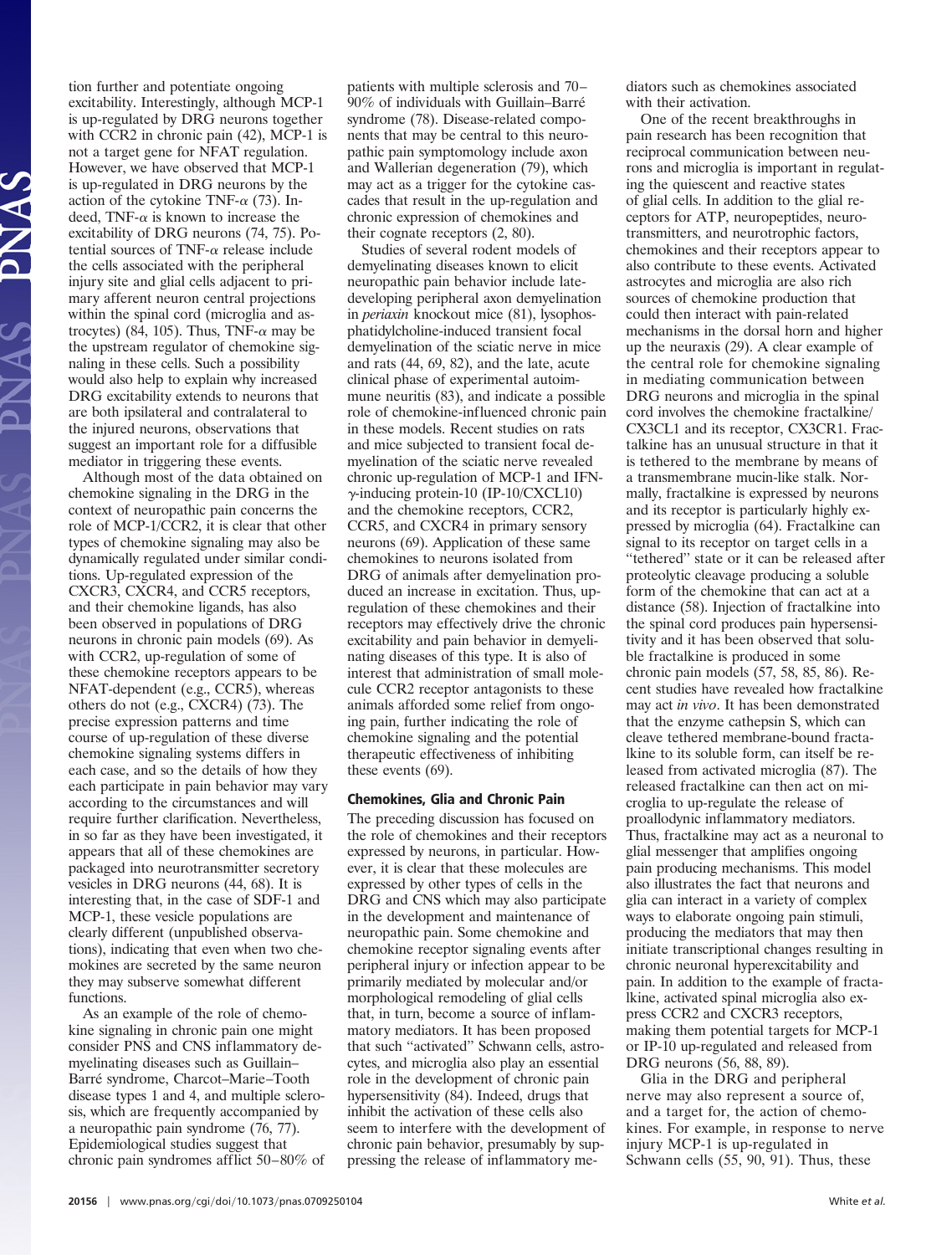cells might also represent a source of chemokine release for the activation of CCR2 chemokine receptors upregulated in adjacent DRG neurons.

The key involvement of chemokine signaling between glia and DRG neurons appears to be likely in certain chronic pain states such as those experienced in association with HIV-1 infection. This has particular relevance for the present discussion because the cellular receptors for gp120, the HIV-1 coat protein, are the CXCR4 and CCR5 chemokine receptors. One example of an HIV-1-associated pain syndrome is distal symmetrical polyneuropathy (DSP), which affects as many as one third of all HIV-1-infected individuals (92). This painful sensory neuropathy frequently begins with paresthesias in the fingers and toes progressing over weeks to months, followed by the development of pain, often of a burning and lancinating nature, which can make walking very difficult. Measurements of pain hypersensitivity have demonstrated allodynia and hyperalgesia in HIV-1-infected individuals. Interestingly, as is the case of HIV-1 associated effects on the CNS, there is no productive infection of peripheral neurons by the virus. Thus, indirect effects of HIV-1 must lead to the development of this pain state.

In addition to the effects of inflammatory mediators (including chemokines) released by virally infected leukocytes, there are at least two ways in which HIV-1-induced DSP may involve the direct effects of HIV-1 gp120 on chemokine receptors in the DRG: (*i*) viral protein shedding in the peripheral nervous system might enable gp120 to produce painful neuropathy via glial to neuronal signaling in the DRG and/or spinal cord (93, 94) or (2) by the direct activation of CCR5/ CXCR4-bearing sensory neurons by gp120 (40, 95, 96). Indeed, Keswani and colleagues have presented a model in which gp120 can act in both these ways (93, 97). In the first instance these authors have demonstrated that binding of gp120 to CXCR4 receptors expressed by DRG satellite glial cells up-regulates the release of the chemokine RANTES which can then activate CCR5 receptors expressed by DRG neurons. In the second instance, gp120 can directly bind to and activate CXCR4 receptors expressed by DRG neurons (40). Moreover, this initial excitation of DRG neurons by gp120 and/or glial mediators might produce  $Ca^{2+}$ dependent up-regulation of CCR2 expression by these neurons by the mechanisms discussed above (73), leading to a second level of chemokine-mediated excitation. In support of such a model we have observed that treatment of the sciatic nerve with a T-tropic gp120 subsequently leads to MCP-1 and CCR2 up-regulation (unpublished observations), which would also be expected to promote excitation of DRG neurons.

Complicating matters further, AIDS patients who are treated by highly active, antiretroviral therapeutical (HAART) agents can also develop a painful sensory neuropathy. Intriguingly, the symptoms of this syndrome are clinically indistinguishable from those of HIV-1-induced DSP, including a burning sensation in the hands and feet and hypersensitivity to pain (92, 98, 99). The fact that the two syndromes are usually seen in association with one another makes diagnosis more difficult.

Recent studies have shed new light on the mechanisms of HAART-induced DSP and the role of chemokine signaling, in particular. It was observed that the drug, 2,3-dideoxycytidine (zalcitabine or ddC), produced neuropathic pain behavior together with up-regulated expression of both SDF-1 and CXCR4 in DRG satellite glial cells and some neurons. This suggests that SDF-1 release from DRG glia might be involved in the autologous regulation of excitatory substances from these same cells and that released SDF-1 might also directly excite DRG neurons. Significantly, zalcitabine-induced pain was completely blocked by the CXCR4 antagonist AMD3100, illustrating the key role of CXCR4 signaling in this behavior (65). Hence, the proallodynic actions of both HIV-1 and of zalcitabine depend on chemokine signaling between DRG glia and neurons.

#### **Chemokine Interactions with Other Neurotransmitters**

As we have discussed, chemokines and their receptors expressed by DRG neurons in chronic pain conditions may contribute to nociceptor hyperexcitability in many instances by directly exciting these neurons. However, other consequences of chemokine signaling may also indirectly contribute to pain behavior. One important example of this concerns chemokine interactions with the endogenous opioid system. Generally speaking, activation of  $\mu$ -opioid receptors in the DRG and dorsal horn reduces neuronal excitability and synaptic transmission at synapses between nociceptors and first-order neurons in the spinal cord. This is believed to be one of the mechanisms by which opiates reduce pain behavior. However, it has been demonstrated that up-regulation of chemokine signaling consistently down-regulates  $\mu$ -opioid receptor function (47, 100). One mechanism through which this may occur is by heterologous desensitization resulting from the effects of chemokine receptor activation on  $\mu$ -receptor function (101, 102). In addition, FRET studies have demonstrated that some chemokine receptors can directly dimerize with  $\mu$ - opioid receptors, raising the possibility that this interaction may also alter  $\mu$ receptor signaling (103). Interestingly, the opposite may also be true as the  $\mu$ -opiate receptor agonist [D-Ala<sup>2</sup>,N-MePhe<sup>4</sup>,Gly<sup>5</sup>ol]enkephalin can down-regulate chemokine activation of chemokine receptors, something that may account for opiate drug-induced immune suppression (104). As we have discussed, chemokines expressed by DRG neurons may also be responsible for chemoattractant effects resulting in leukocyte influx into the ganglia. Some leukocytes can actively secrete opioid peptides, an action that is potentially analgesic (24, 25). Thus, chemokines may be potentially proalgesic by directly exciting DRG neurons and down-regulating opioid signaling as well as potentially analgesic owing to their effects on endorphin release from leukocytes. How these diverse effects play out in the context of chronic pain behavior is incompletely understood and may have different degrees of importance depending on the precise type of pain syndrome under consideration. Clearly, however, there are numerous cellular mechanisms through which up-regulated chemokine signaling might result in pain hypersensitivity or related phenomena.

#### **Conclusions**

Recent research has made it clear that inflammatory processes are critical for the development of states of chronic pain and for the changes in behavior of pain neurons that accompany these syndromes. The development of such behavior may involve reciprocal signaling interactions between the different cellular elements of the central and peripheral nervous systems. As we have discussed here, chemokines seem to be one set of molecules that play a key role in coordinating injury associated nociceptive events as they serve to regulate inflammatory responses and can simultaneously act on elements of the nervous system. Importantly, chemokines in DRG neurons seem to act as upregulatable neurotransmitters that produce excitatory effects in the DRG and spinal cord through a variety of mechanisms. The ability of small molecule antagonists of CCR2 and CXCR4 receptors to ameliorate ongoing pain hypersensitivity in animal models clearly indicates the importance of chemokine signaling in this behavior. We therefore conclude that targeting the chemokine system may provide a novel form of therapeutic intervention into states of chronic pain.

**ACKNOWLEDGMENTS.** This work was supported by National Institutes of Health Grant NS049136, a National Multiple Sclerosis Society Pilot Award, and Illinois Excellence in Medicine, State of Illinois (to F.A.W.); and National Institutes of Health Grants NS043095, DA013141, and MH040165 (to R.J.M.).